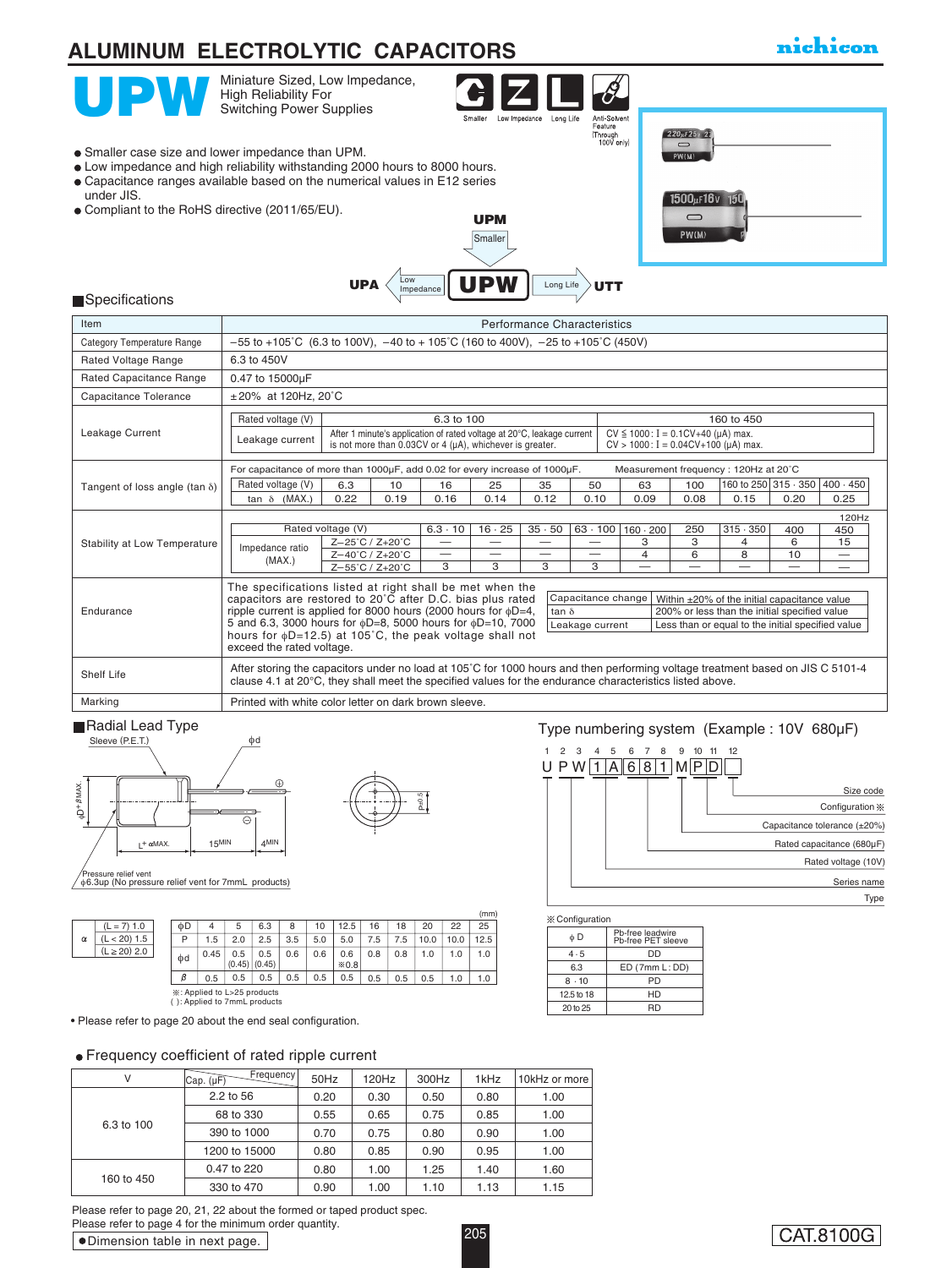### Standard Ratings

|          | V (Code)   |                                                | 6.3(0J)                                      |                           |                           | 10(1A)                                                        |                |                           |                           |  |
|----------|------------|------------------------------------------------|----------------------------------------------|---------------------------|---------------------------|---------------------------------------------------------------|----------------|---------------------------|---------------------------|--|
|          | Item       | Case size                                      |                                              | Impedance $(\Omega)$ MAX. | Rated ripple              | Case size                                                     |                | Impedance $(\Omega)$ MAX. | Rated ripple              |  |
| Cap.(µF) | Code       | $\phi$ D x L<br>(mm)                           | 20°C / 100kHz                                | $-10^{\circ}$ C / 100kHz  | (mArms)<br>105°C / 100kHz | $\phi$ D × L<br>(mm)                                          | 20°C / 100kHz  | $-10^{\circ}$ C / 100kHz  | (mArms)<br>105°C / 100kHz |  |
|          |            |                                                |                                              |                           |                           | $5 \times 11$                                                 | 0.60           | 1.20                      | 180                       |  |
| 22       | 220        | $5 \times 11$                                  | 0.60                                         | 1.20                      | 180                       | $\triangle$ 4 $\times$ 7                                      | 2.00           | 5.00                      | 65                        |  |
| 27       | 270        | $4 \times 7$                                   | 2.00                                         | 5.00                      | 65                        |                                                               |                |                           |                           |  |
|          |            | $5 \times 11$                                  | 0.60                                         | 1.20                      | 180                       | $5 \times 11$                                                 | 0.60           | 1.20                      | 180                       |  |
| 33       | 330        | $\triangle$ 5 $\times$ 7                       | 0.95                                         | 2.40                      | 120                       | $\triangle$ 5 $\times$ 7                                      | 0.95           | 2.40                      | 120                       |  |
| 39       | 390        |                                                |                                              |                           |                           | $5 \times 7$                                                  | 0.95           | 2.40                      | 120                       |  |
|          |            | $5 \times 11$                                  |                                              |                           | 180                       | $5 \times 11$                                                 |                | 1.20                      | 180                       |  |
| 47       | 470        |                                                | 0.60<br>0.95                                 | 1.20<br>2.40              | 120                       | $\triangle$ 4 $\times$ 11                                     | 0.60<br>1.30   | 2.60                      | 120                       |  |
| 56       |            | $\triangle$ 5 $\times$ 7<br>$5 \times 7$       |                                              | 2.40                      | 120                       |                                                               |                |                           |                           |  |
| 68       | 560<br>680 | $4 \times 11$                                  | 0.95<br>1.30                                 | 2.60                      | 120                       |                                                               |                |                           |                           |  |
|          |            |                                                |                                              |                           |                           | $5 \times 11$                                                 | 0.60           | 1.20                      | 180                       |  |
| 82       | 820        |                                                |                                              |                           |                           | $\triangle 6.3 \times 7$                                      |                |                           | 200                       |  |
|          |            |                                                |                                              |                           |                           |                                                               | 0.45           | 1.20<br>1.20              | 180                       |  |
| 100      | 101        | $5 \times 11$                                  | 0.60                                         | 1.20                      | 180                       | $5 \times 11$                                                 | 0.60           |                           |                           |  |
| 120      |            | $6.3 \times 7$                                 |                                              |                           | 200                       | $\triangle$ 5 $\times$ 15                                     | 0.50           | 1.00                      | 235                       |  |
|          | 121        | $6.3 \times 11$                                | 0.45                                         | 1.20                      |                           |                                                               |                |                           |                           |  |
| 150      | 151        |                                                | 0.25                                         | 0.50                      | 290                       | $6.3 \times 11$                                               | 0.25           | 0.50                      | 290                       |  |
| 180      |            | $\triangle$ 5 $\times$ 15                      | 0.50                                         | 1.00                      | 235                       | $6.3 \times 11$                                               |                | 0.50                      |                           |  |
|          | 181        |                                                |                                              |                           |                           |                                                               | 0.25           |                           | 290                       |  |
| 220      | 221        | $6.3 \times 11$                                | 0.25                                         | 0.50                      | 290                       | $6.3 \times 11$                                               | 0.25           | 0.50                      | 290                       |  |
|          |            |                                                |                                              |                           |                           | $\triangle 6.3 \times 15$                                     | 0.23           | 0.46                      | 430                       |  |
| 330      | 331        | $6.3 \times 11$                                | 0.25                                         | 0.50<br>0.46              | 290<br>430                | $8 \times 11.5$                                               | 0.117          | 0.234                     | 555                       |  |
| 470      |            | $\triangle$ 6.3 $\times$ 15<br>$8 \times 11.5$ | 0.23                                         |                           |                           | $8 \times 11.5$                                               |                |                           |                           |  |
| 560      | 471        |                                                | 0.117                                        | 0.234                     | 555                       |                                                               | 0.117          | 0.234                     | 555                       |  |
|          | 561        | $8 \times 11.5$                                | 0.117                                        | 0.234                     | 555                       | $10 \times 12.5$                                              |                |                           |                           |  |
| 680      | 681        | $10 \times 12.5$                               | 0.090                                        | 0.180                     | 755                       |                                                               | 0.090          | 0.180                     | 760                       |  |
|          |            | $8 \times 15$                                  |                                              |                           |                           | $\triangle$ 8 $\times$ 15                                     | 0.085          | 0.170                     | 730                       |  |
| 820      | 821        |                                                | 0.085                                        | 0.170                     | 730                       |                                                               |                |                           |                           |  |
|          |            | $\triangle$ 10 $\times$ 12.5                   | 0.090                                        | 0.180                     | 755                       |                                                               |                |                           |                           |  |
| 1000     | 102        | $10 \times 12.5$                               | 0.090                                        | 0.180                     | 755                       | $10 \times 16$                                                | 0.068          | 0.136                     | 1050                      |  |
|          |            | $8 \times 20$                                  |                                              |                           | 995                       |                                                               |                | 0.130                     | 995                       |  |
| 1200     | 122        |                                                | 0.065                                        | 0.130                     |                           | $\triangle$ 8 $\times$ 20<br>0.065<br>$10 \times 20$<br>0.052 |                | 0.104                     | 1220                      |  |
|          |            | $\triangle$ 10 $\times$ 16                     | 0.068                                        | 0.136                     | 1050                      | $10 \times 20$                                                |                |                           |                           |  |
| 1500     | 152        | $10 \times 20$                                 | 0.052                                        | 0.104                     | 1220                      |                                                               | 0.052          | 0.104                     | 1220<br>1440              |  |
|          |            | $12.5 \times 20$                               |                                              | 0.076                     | 1655                      | $\triangle$ 10 $\times$ 25<br>$12.5 \times 20$                | 0.045          | 0.090<br>0.076            | 1655                      |  |
| 2200     | 222        | $\triangle$ 10 $\times$ 25                     | 0.038<br>0.045                               |                           |                           | $\triangle$ 10 $\times$ 31.5                                  | 0.038<br>0.035 |                           | 1815                      |  |
| 2700     |            |                                                |                                              | 0.090                     | 1440                      |                                                               |                | 0.070<br>0.060            | 1945                      |  |
|          | 272        | $10 \times 31.5$                               | 0.035                                        | 0.070                     | 1815                      | $12.5 \times 25$<br>$12.5 \times 25$                          | 0.030<br>0.030 | 0.060                     | 1950                      |  |
| 3300     | 332        | $12.5 \times 20$                               | 0.038                                        | 0.076                     | 1655                      | $\triangle$ 12.5 $\times$ 31.5                                | 0.025          | 0.050                     | 2310                      |  |
|          |            |                                                |                                              |                           |                           | $12.5 \times 35.5$                                            | 0.022          | 0.044                     | 2510                      |  |
| 3900     | 392        | $12.5 \times 25$                               | 0.030                                        | 0.060                     | 1945                      | $\triangle$ 16 $\times$ 20                                    | 0.029          | 0.058                     | 2210                      |  |
|          |            | $16 \times 25$                                 | 0.022                                        | 0.044                     | 2555                      |                                                               |                |                           |                           |  |
| 4700     | 472        | $\triangle$ 12.5 $\times$ 31.5                 | 0.025                                        | 0.050                     | 2310                      | $16 \times 25$                                                | 0.022          | 0.044                     | 2555                      |  |
|          |            | $12.5 \times 35.5$                             | 0.022                                        | 0.044                     | 2510                      | $16 \times 25$                                                | 0.022          | 0.044                     | 2560                      |  |
| 5600     | 562        | $\triangle$ 16 $\times$ 20                     | 0.029                                        | 0.058                     | 2210                      | $\triangle$ 18 $\times$ 20                                    | 0.028          | 0.056                     | 2490                      |  |
|          |            | $16 \times 25$                                 | 0.022                                        | 0.044                     | 2560                      | $16 \times 31.5$                                              | 0.018          | 0.036                     | 3010                      |  |
| 6800     | 682        | $\triangle$ 18 $\times$ 20                     | 0.028                                        | 0.056                     |                           | $\triangle$ 18 $\times$ 25                                    | 0.020          | 0.040                     | 2740                      |  |
|          |            |                                                |                                              |                           | 2490                      | $16 \times 35.5$                                              | 0.016          | 0.032                     | 3150                      |  |
| 8200     | 822        | $16 \times 31.5$                               | 0.018                                        | 0.036                     | 3010                      | $\triangle$ 18 $\times$ 31.5                                  |                |                           |                           |  |
|          |            | $16 \times 31.5$                               |                                              |                           | 3150                      |                                                               | 0.016          | 0.032                     | 3635                      |  |
| 10000    | 103        |                                                | 0.016                                        | 0.032                     |                           | $18 \times 35.5$                                              | 0.015          | 0.030                     | 3680                      |  |
| 12000    |            | $18 \times 31.5$                               | $\triangle$ 18 $\times$ 25<br>0.020<br>0.040 |                           | 2740                      |                                                               |                |                           |                           |  |
|          | 123        |                                                | 0.016                                        | 0.032                     | 3635                      |                                                               |                |                           |                           |  |
| 15000    | 153        | $18 \times 35.5$                               | 0.015                                        | 0.030                     | 3680                      | $18 \times 40$                                                | 0.014          | 0.028                     | 3800                      |  |

 $\triangle$ : In this case,  $\boxed{6}$  will be put at 12th digit of type numbering system.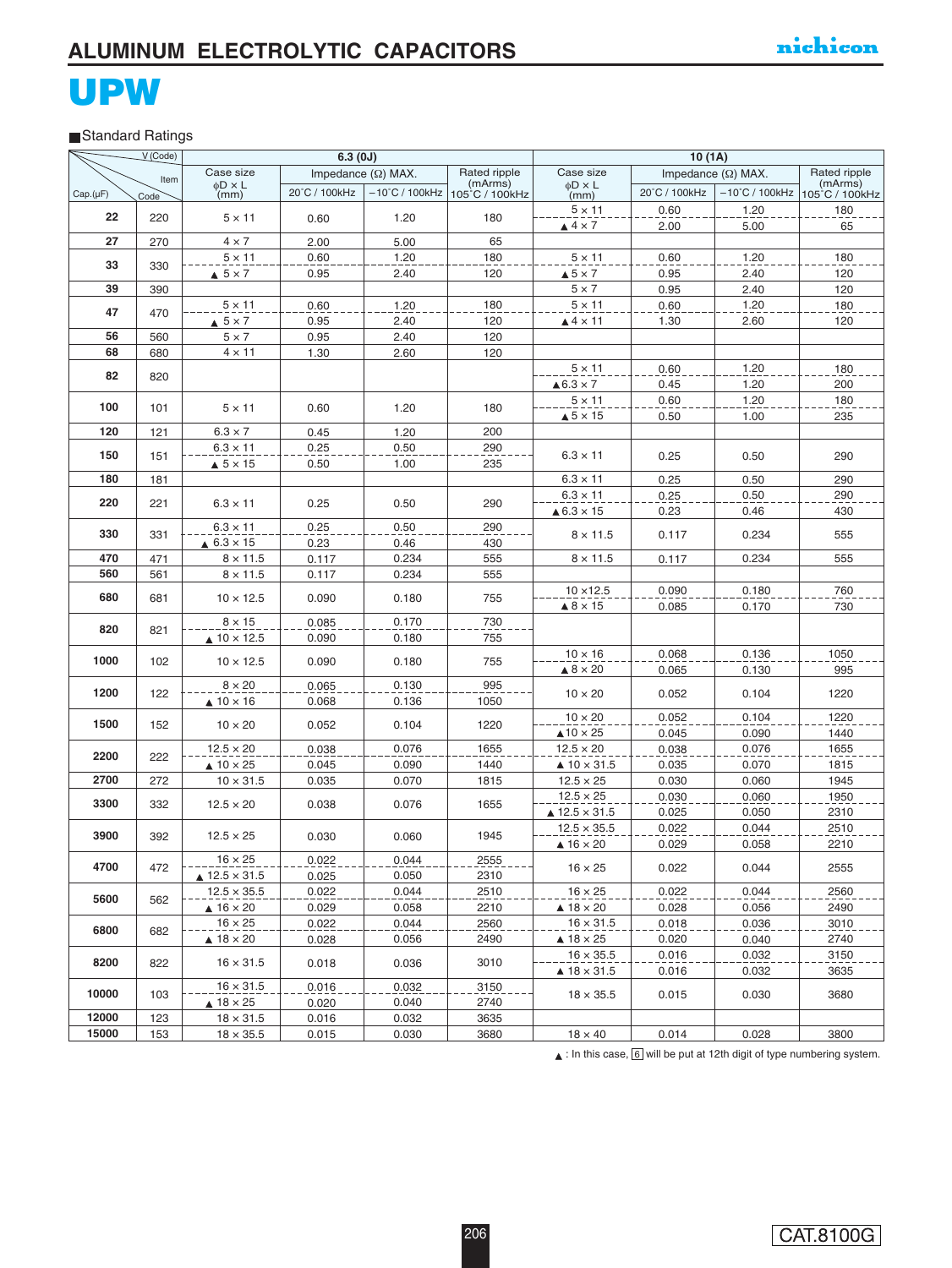### Standard Ratings

|                | V(Code)    |                                           | 16 (1C)       |                           |                           |                              | 25 (1E)<br>Impedance $(\Omega)$ MAX.                                                                                                     |                          |                           |  |
|----------------|------------|-------------------------------------------|---------------|---------------------------|---------------------------|------------------------------|------------------------------------------------------------------------------------------------------------------------------------------|--------------------------|---------------------------|--|
|                | Item       | Case size                                 |               | Impedance $(\Omega)$ MAX. | Rated ripple              | Case size                    |                                                                                                                                          |                          | Rated ripple              |  |
| Cap. $(\mu F)$ | Code       | $\phi$ D x L<br>(mm)                      | 20°C / 100kHz | $-10^{\circ}$ C / 100kHz  | (mArms)<br>105°C / 100kHz | $\phi$ D x L<br>(mm)         | 20°C / 100kHz                                                                                                                            | $-10^{\circ}$ C / 100kHz | (mArms)<br>105°C / 100kHz |  |
| 4.7            | 4R7        |                                           |               |                           |                           | $5 \times 11$                | 0.60                                                                                                                                     | 1.20                     | 180                       |  |
|                |            |                                           |               |                           |                           | $5 \times 11$                | 0.60                                                                                                                                     | 1.20                     | 180                       |  |
| 10             | 100        | $5 \times 11$                             | 0.60          | 1.20                      | 180                       | $44 \times 7$                | 2.00                                                                                                                                     | 5.00                     | 65                        |  |
|                |            |                                           |               |                           |                           |                              |                                                                                                                                          |                          |                           |  |
| 15             | 150        | $4 \times 7$                              | 2.00<br>0.60  | 5.00<br>1.20              | 65<br>180                 | $5 \times 11$                | 0.60                                                                                                                                     | 1.20                     | 180                       |  |
| 22             | 220        | $5 \times 11$<br>$\triangle$ 5 $\times$ 7 | 0.95          | 2.40                      | 120                       | $\triangle$ 5 $\times$ 7     | 0.95                                                                                                                                     | 2.40                     | 120                       |  |
| 27             | 270        | $5 \times 7$                              | 0.95          | 2.40                      | 120                       | $4 \times 11$                | 1.30                                                                                                                                     | 2.60                     | 120                       |  |
|                |            | $5 \times 11$                             | 0.60          | 1.20                      | 180                       |                              |                                                                                                                                          |                          |                           |  |
| 33             | 330        |                                           | 0.45          | 1.20                      | 200                       | $5 \times 11$                | 0.60                                                                                                                                     | 1.20                     | 180                       |  |
|                |            | $\triangle 6.3 \times 7$                  |               |                           |                           | $5 \times 11$                | 0.60                                                                                                                                     | 1.20                     | 180                       |  |
| 39             | 390        | $4 \times 11$                             | 1.30          | 2.60                      | 120                       | $\triangle 6.3 \times 7$     | 0.45                                                                                                                                     | 1.20                     | 200                       |  |
| 47             |            |                                           |               | 1.20                      | 180                       | $5 \times 11$                | 0.60                                                                                                                                     | 1.20                     | 180                       |  |
|                | 470        | $5 \times 11$                             | 0.60          |                           |                           |                              |                                                                                                                                          |                          |                           |  |
| 56             | 560        | $5 \times 11$                             | 0.60<br>0.45  | 1.20<br>1.20              | 180<br>200                | $5 \times 15$                | 0.50                                                                                                                                     | 1.00                     | 235                       |  |
| 82             |            | $\triangle 6.3 \times 7$                  |               | 1.00                      | 235                       | $6.3 \times 11$              | 0.25                                                                                                                                     | 0.50                     | 290                       |  |
| 100            | 820<br>101 | $5 \times 15$                             | 0.50<br>0.25  | 0.50                      | 290                       | $6.3 \times 11$              | 0.25                                                                                                                                     | 0.50                     | 290                       |  |
| 120            | 121        | $6.3 \times 11$<br>$6.3 \times 11$        | 0.25          | 0.50                      | 290                       | $6.3 \times 15$              | 0.23                                                                                                                                     | 0.46                     | 430                       |  |
| 150            | 151        | $6.3 \times 11$                           | 0.25          | 0.50                      | 290                       | $8 \times 11.5$              | 0.117                                                                                                                                    | 0.234                    | 555                       |  |
| 180            | 181        | $6.3 \times 15$                           | 0.23          | 0.46                      | 430                       |                              |                                                                                                                                          |                          |                           |  |
| 220            | 221        | $8 \times 11.5$                           | 0.117         | 0.234                     | 555                       |                              |                                                                                                                                          |                          | 555                       |  |
|                |            |                                           |               |                           |                           |                              | $8 \times 11.5$<br>0.117<br>0.234<br>$10 \times 12.5$<br>0.090<br>0.180<br>$\triangle$ 8 $\times$ 15<br>0.085<br>0.170<br>0.068<br>0.136 | 760                      |                           |  |
| 330            | 331        | $8 \times 11.5$                           | 0.117         | 0.234                     | 555                       |                              |                                                                                                                                          |                          | 730                       |  |
|                |            | $10 \times 12.5$                          | 0.090         | 0.180                     | 760                       | $10 \times 16$               |                                                                                                                                          |                          | 1050                      |  |
| 470            | 471        | $\triangle$ 8 $\times$ 15                 | 0.085         | 0.170                     | 730                       | $\triangle$ 8 $\times$ 20    | 0.065                                                                                                                                    | 0.130                    | 995                       |  |
| 560            | 561        |                                           |               |                           |                           | $10 \times 20$               | 0.052                                                                                                                                    | 0.104                    | 1220                      |  |
|                |            | $10 \times 16$                            | 0.068         | 0.136                     | 1050                      |                              |                                                                                                                                          |                          |                           |  |
| 680            | 681        | $\triangle 8 \times 20$                   | 0.065         | 0.130                     | 995                       | $10 \times 20$               | 0.052                                                                                                                                    | 0.104                    | 1220                      |  |
| 820            | 821        | $10 \times 20$                            | 0.052         | 0.104                     | 1220                      | $10 \times 25$               | 0.045                                                                                                                                    | 0.090                    | 1440                      |  |
|                |            |                                           |               |                           |                           | $12.5 \times 20$             | 0.038                                                                                                                                    | 0.076                    | 1660                      |  |
| 1000           | 102        | $10 \times 20$                            | 0.052         | 0.104                     | 1220                      | $\triangle$ 10 $\times$ 31.5 | 0.035                                                                                                                                    | 0.070                    | 1815                      |  |
| 1200           | 122        | $10 \times 25$                            | 0.045         | 0.090                     | 1440                      |                              |                                                                                                                                          |                          |                           |  |
|                |            | $12.5 \times 20$                          | 0.038         | 0.076                     | 1655                      | $16 \times 25$               | 0.022                                                                                                                                    | 0.044                    | 2555                      |  |
| 1500           | 152        | $\blacktriangle$ 10 $\times$ 31.5         | 0.035         | 0.070                     | 1815                      | $\triangle$ 12.5 $\times$ 25 | 0.030                                                                                                                                    | 0.060                    | 1950                      |  |
|                |            |                                           |               |                           |                           | $12.5 \times 31.5$           | 0.025                                                                                                                                    | 0.050                    | 2310                      |  |
| 1800           | 182        |                                           |               |                           |                           | $\triangle$ 16 $\times$ 20   | 0.029                                                                                                                                    | 0.058                    | 2210                      |  |
|                |            |                                           |               |                           |                           | $16 \times 25$               | 0.022                                                                                                                                    | 0.044                    | 2555                      |  |
| 2200           | 222        | $12.5 \times 25$                          | 0.030         | 0.060                     | 1945                      | $\triangle$ 18 $\times$ 20   | 0.028                                                                                                                                    | 0.056                    | 2490                      |  |
|                |            |                                           |               |                           |                           | $*12.5 \times 35.5$          | 0.022                                                                                                                                    | 0.044                    | 2510                      |  |
|                |            | $12.5 \times 31.5$                        | 0.025         | 0.050                     | 2310                      | $16 \times 25$               | 0.022                                                                                                                                    | 0.044                    | 2555                      |  |
| 2700           | 272        | $\triangle$ 16 $\times$ 20                | 0.029         | 0.058                     | 2210                      |                              |                                                                                                                                          |                          |                           |  |
| 3300           |            | $16 \times 25$                            | 0.022         | 0.044                     | 2555                      | $16 \times 31.5$             | 0.018                                                                                                                                    | 0.036                    | 3010                      |  |
|                | 332        | $\triangle$ 12.5 $\times$ 35.5            | 0.022         | 0.044                     | 2510                      | $\triangle$ 18 $\times$ 25   | 0.020                                                                                                                                    | 0.040                    | 2740                      |  |
| 3900           |            | $16 \times 25$                            | 0.022         | 0.044                     | 2560                      | $16 \times 35.5$             | 0.016                                                                                                                                    | 0.032                    | 3150                      |  |
|                | 392        | $\triangle$ 18 $\times$ 20                | 0.028         | 0.056                     | 2490                      | $\triangle$ 18 $\times$ 31.5 | 0.016                                                                                                                                    | 0.032                    | 3635                      |  |
|                |            | $16 \times 31.5$                          | 0.018         | 0.036                     | 3010                      | $18 \times 35.5$             | 0.015                                                                                                                                    | 0.030                    |                           |  |
| 4700           | 472        | $\triangle$ 18 $\times$ 25                | 0.020         | 0.040                     | 2740                      |                              |                                                                                                                                          |                          | 3680                      |  |
| 5600           |            | $16 \times 35.5$                          | 0.016         | 0.032                     | 3150                      |                              |                                                                                                                                          |                          |                           |  |
|                | 562        | $\triangle$ 18 $\times$ 31.5              | 0.016         | 0.032                     | 3635                      |                              |                                                                                                                                          |                          |                           |  |
| 6800           | 682        | $18 \times 35.5$                          | 0.015         | 0.030                     | 3680                      | $18 \times 40$               | 0.014                                                                                                                                    | 0.028                    | 3800                      |  |
| 8200           | 822        | $18 \times 35.5$                          | 0.015         | 0.030                     | 3680                      |                              |                                                                                                                                          |                          |                           |  |
| 10000          | 103        | $18 \times 40$                            | 0.014         | 0.028                     | 3800                      |                              |                                                                                                                                          |                          |                           |  |

 $\triangle$ : In this case,  $\boxed{6}$  will be put at 12th digit of type numbering system.

: In this case,  $3$  will be put at 12th digit of type numbering system.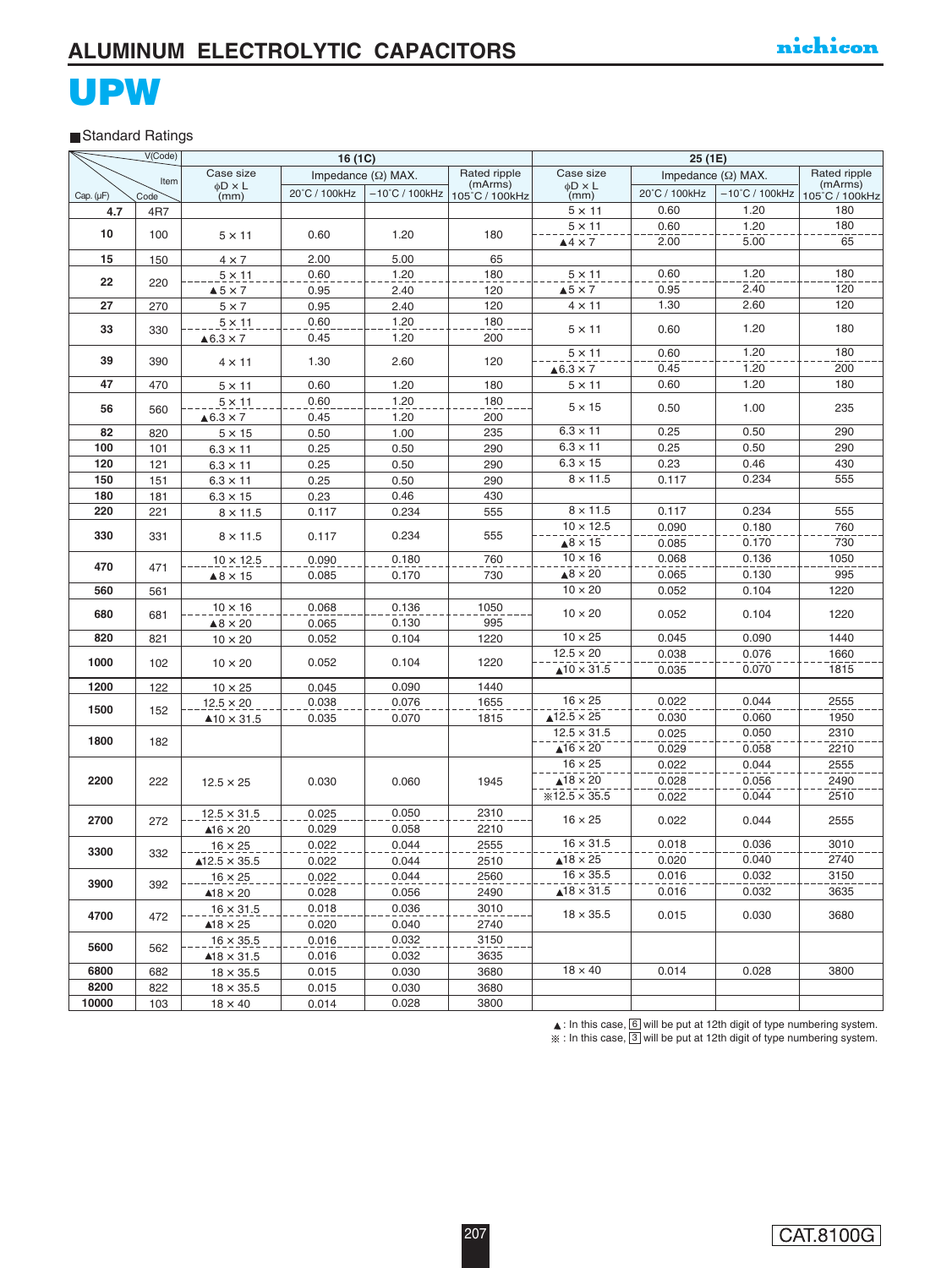#### Standard Ratings

|          | V(Code)         |                                               | 35 (1V)        |                           |                           |                                              | 50 (1H)                   |                          |                           |
|----------|-----------------|-----------------------------------------------|----------------|---------------------------|---------------------------|----------------------------------------------|---------------------------|--------------------------|---------------------------|
|          | Item            | Case size                                     |                | Impedance $(\Omega)$ MAX. | Rated ripple              | Case size                                    | Impedance $(\Omega)$ MAX. |                          | Rated ripple              |
| Cap.(µF) | Code            | $\phi$ D × L<br>(mm)                          | 20°C / 100kHz  | $-10^{\circ}$ C / 100kHz  | (mArms)<br>105°C / 100kHz | $\phi$ D $\times$ L<br>(mm)                  | 20°C / 100kHz             | $-10^{\circ}$ C / 100kHz | (mArms)<br>105°C / 100kHz |
| 2.2      | 2R2             |                                               |                |                           |                           | $5 \times 11$                                | 3.00                      | 6.00                     | 55                        |
| 3.3      | 3R <sub>3</sub> |                                               |                |                           |                           | $5 \times 11$                                | 2.60                      | 5.20                     | 65                        |
| 4.7      | 4R7             | $5 \times 11$                                 | 0.60           | 1.20                      | 180                       | $5 \times 11$                                | 2.30                      | 4.60                     | 90                        |
| 6.8      | 6R8             | $4 \times 7$                                  | 2.00           | 5.00                      | 65                        |                                              |                           |                          |                           |
| 10       |                 | $5 \times 11$                                 | 0.60           | 1.20                      | 180                       | $5 \times 11$                                | 1.40                      | 2.80                     | 120                       |
|          | 100             | $\triangle$ 5 $\times$ 7                      | 0.95           | 2.40                      | 120                       | $\triangle$ 4 $\times$ 11                    | 2.50                      | 5.00                     | 90                        |
| 12       | 120             | $5 \times 7$                                  | 0.95           | 120<br>2.40               |                           |                                              |                           |                          |                           |
| 18       | 180             | $4 \times 11$                                 | 1.30           | 2.60                      | 120                       | $5 \times 11$                                | 1.30                      | 2.60                     | 155                       |
| 22       | 220             | $5 \times 11$                                 | 0.60           | 1.20                      | 180                       | $5 \times 11$                                | 1.20                      | 2.40                     | 170                       |
| 27       | 270             | $5 \times 11$                                 | 0.60           | 1.20                      | 180                       | $5 \times 15$                                | 0.90                      | 1.80                     | 215                       |
|          |                 | $\triangle$ 6.3 $\times$ 7                    | 0.45           | 1.20                      | 200                       |                                              |                           |                          |                           |
| 33       | 330             | $5 \times 11$                                 | 0.60           | 1.20                      | 180                       | $6.3 \times 11$                              | 0.43                      | 0.86                     | 300                       |
| 39       | 390             | $5 \times 15$                                 | 0.50           | 1.00                      | 235                       |                                              |                           |                          |                           |
| 47       | 470             | $6.3 \times 11$                               | 0.25           | 0.50                      | 290                       | $6.3 \times 11$                              | 0.43                      | 0.86                     | 300                       |
| 56       | 560             | $6.3 \times 11$                               | 0.25           | 0.50                      | 290                       | $6.3 \times 15$                              | 0.40                      | 0.80                     | 360                       |
| 82       | 820             | $6.3 \times 15$                               | 0.23           | 0.46                      | 430                       | $8 \times 11.5$                              | 0.234                     | 0.468                    | 485                       |
| 100      | 101             | $8 \times 11.5$                               | 0.117          | 0.234                     | 555                       | $8 \times 11.5$                              | 0.234                     | 0.468                    | 485                       |
| 120      | 121             |                                               |                |                           |                           | $8 \times 15$                                | 0.155                     | 0.310                    | 635                       |
|          |                 |                                               |                |                           |                           | $\triangle$ 10 $\times$ 12.5                 | 0.162                     | 0.324                    | 620                       |
| 150      | 151             | $8 \times 11.5$                               | 0.117          | 0.234                     | 555                       | $10 \times 12.5$                             | 0.162                     | 0.324                    | 615                       |
| 180      | 181             |                                               |                |                           |                           | $8 \times 20$                                | 0.120                     | 0.240                    | 860                       |
|          |                 |                                               |                |                           |                           | $\triangle$ 10 $\times$ 16                   | 0.119                     | 0.238                    | 850                       |
| 220      | 221             | $10 \times 12.5$<br>$\triangle$ 8 $\times$ 15 | 0.090<br>0.085 | 0.180<br>0.170            | 760<br>730                | $10 \times 16$<br>$\triangle$ 10 $\times$ 20 | 0.119                     | 0.238<br>0.180           | 850<br>1030               |
|          | 271             |                                               |                |                           |                           | $10 \times 25$                               | 0.090<br>0.082            | 0.164                    | 1200                      |
| 270      |                 | $10 \times 16$                                | 0.068          | 0.136                     | 1050                      | $10 \times 20$                               | 0.090                     | 0.180                    | 1030                      |
| 330      | 331             | $\triangle$ 8 $\times$ 20                     | 0.065          | 0.130                     | 995                       | $\triangle$ 10 $\times$ 31.5                 | 0.060                     | 0.120                    | 1610                      |
| 390      | 391             | $10 \times 20$                                | 0.052          | 0.104                     | 1220                      | $12.5 \times 20$                             | 0.063                     | 0.126                    | 1480                      |
| 470      | 471             | $10 \times 20$                                | 0.052          | 0.104                     | 1220                      | $12.5 \times 20$                             | 0.060                     | 0.120                    | 1500                      |
| 560      | 561             | $10 \times 25$                                | 0.045          | 0.090                     | 1440                      | $12.5 \times 25$                             | 0.050                     | 0.100                    | 1832                      |
|          |                 | $12.5 \times 20$                              | 0.038          | 0.076                     | 1660                      | $12.5 \times 25$                             | 0.050                     | 0.100                    | 1840                      |
| 680      | 681             | $\triangle$ 10 $\times$ 31.5                  | 0.035          | 0.070                     | 1815                      | $\triangle$ 16 $\times$ 20                   | 0.048                     | 0.096                    | 1840                      |
|          |                 |                                               |                |                           |                           | $12.5 \times 35.5$                           | 0.034                     | 0.068                    | 2290                      |
| 820      | 821             |                                               |                |                           |                           | $\triangle$ 18 $\times$ 20                   | 0.042                     | 0.084                    | 2420                      |
| 1000     | 102             | $12.5 \times 25$                              | 0.030          | 0.060                     | 1950                      | $16 \times 25$                               | 0.034                     | 0.068                    | 2235                      |
|          |                 | $12.5 \times 31.5$                            | 0.025          | 0.050                     | 2310                      | $16 \times 31.5$                             | 0.028                     | 0.056                    | 2700                      |
| 1200     | 122             | $\triangle$ 16 $\times$ 20                    | 0.029          | 0.058                     | 2210                      | $\triangle$ 18 $\times$ 25                   | 0.029                     | 0.058                    | 2610                      |
| 1500     | 152             | $16 \times 25$                                | 0.022          | 0.044                     | 2555                      | $16 \times 31.5$                             | 0.028                     | 0.056                    | 2700                      |
|          |                 | $\triangle$ 12.5 $\times$ 35.5                | 0.022          | 0.044                     | 2510                      | $\triangle$ 16 $\times$ 35.5                 | 0.025                     | 0.050                    | 2790                      |
| 1800     | 182             | $16 \times 25$                                | 0.022          | 0.044                     | 2555                      | $18 \times 31.5$                             | 0.025                     | 0.050                    | 3000                      |
|          |                 | $\triangle$ 18 $\times$ 20                    | 0.028          | 0.056                     | 2490                      |                                              |                           |                          |                           |
| 2200     | 222             | $16 \times 31.5$                              | 0.018          | 0.036                     | 3010                      | $18 \times 35.5$                             | 0.023                     | 0.046                    | 3100                      |
|          |                 | $\triangle$ 18 $\times$ 25                    | 0.020          | 0.040                     | 2740                      |                                              |                           |                          |                           |
| 2700     | 272             | $16 \times 35.5$                              | 0.016          | 0.032                     | 3150                      |                                              |                           |                          |                           |
|          |                 | $\triangle$ 18 $\times$ 31.5                  | 0.016          | 0.032                     | 3635                      |                                              |                           |                          |                           |
| 3300     | 332             | $18 \times 35.5$                              | 0.015          | 0.030                     | 3680                      |                                              |                           |                          |                           |
| 4700     | 472             | $18 \times 40$                                | 0.014          | 0.028                     | 3800                      |                                              |                           |                          |                           |

 $\blacktriangle$ : In this case,  $\boxed{6}$  will be put at 12th digit of type numbering system.